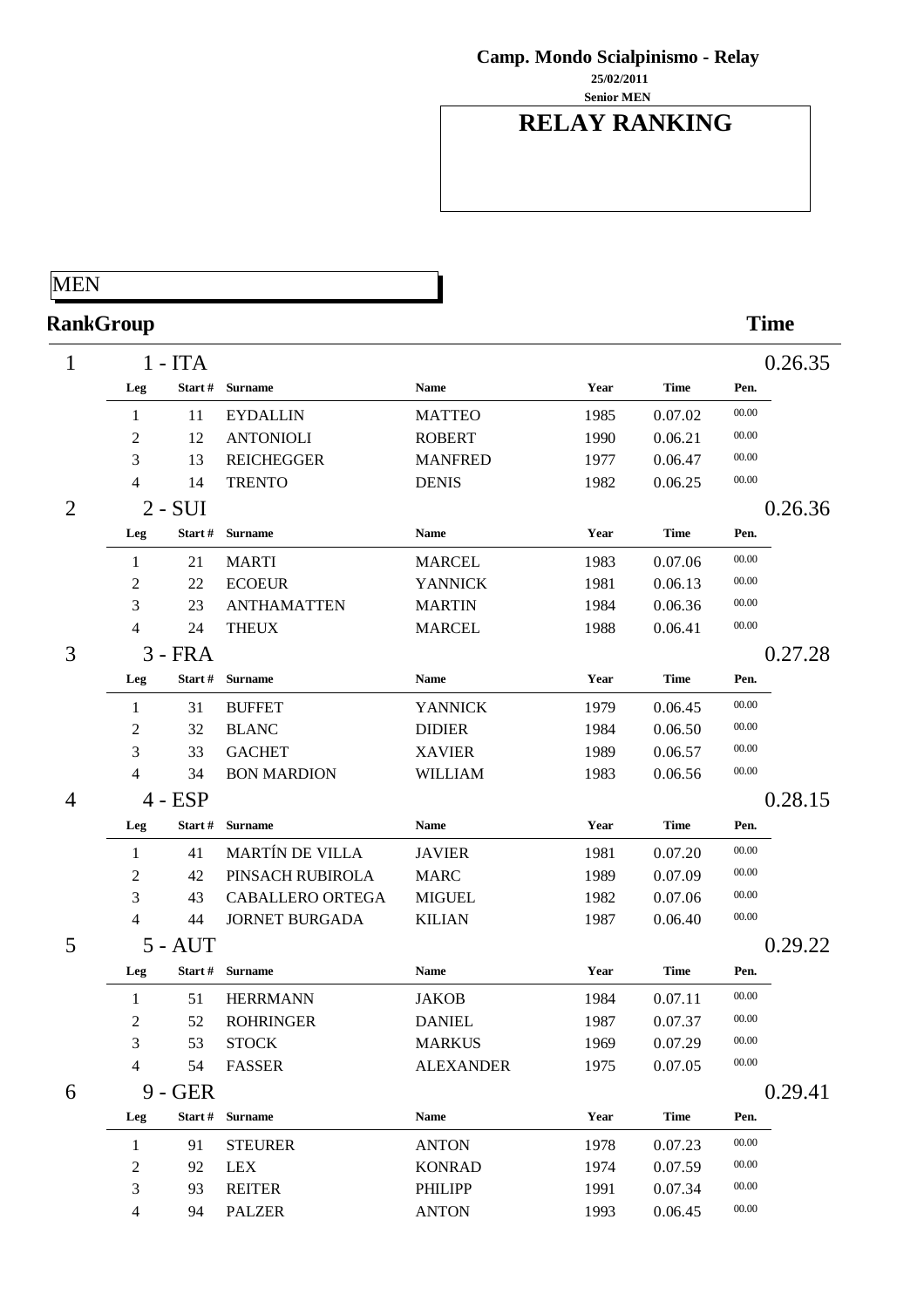**Senior MEN 25/02/2011**

# **RELAY RANKING**

| $\overline{7}$ |     | $6 - SLO$  |                     |                 |      |             | 0.30.23 |         |  |
|----------------|-----|------------|---------------------|-----------------|------|-------------|---------|---------|--|
|                | Leg | Start#     | <b>Surname</b>      | <b>Name</b>     | Year | <b>Time</b> | Pen.    |         |  |
|                | 1   | 61         | <b>KUHAR</b>        | <b>NEJC</b>     | 1985 | 0.07.11     | 00.00   |         |  |
|                | 2   | 62         | <b>MIKLOSA</b>      | <b>MATJAZ</b>   | 1975 | 0.07.47     | 00.00   |         |  |
|                | 3   | 63         | <b>TRILER</b>       | <b>KLEMEN</b>   | 1977 | 0.07.43     | 00.00   |         |  |
|                | 4   | 64         | ŠENK                | ANŽE            | 1983 | 0.07.42     | 00.00   |         |  |
| 8              |     | 7 - NOR    |                     |                 |      |             |         | 0.30.44 |  |
|                | Leg |            | Start # Surname     | <b>Name</b>     | Year | <b>Time</b> | Pen.    |         |  |
|                | 1   | 71         | <b>BERGER</b>       | <b>OLA</b>      | 1979 | 0.07.26     | 00.00   |         |  |
|                | 2   | 72         | <b>HOVDENAK</b>     | <b>OLA</b>      | 1973 | 0.07.28     | 00.00   |         |  |
|                | 3   | 73         | <b>TRONVOLL</b>     | <b>OVE ERIK</b> | 1972 | 0.07.48     | 00.00   |         |  |
|                | 4   | 74         | ØYBERG              | <b>THOMAS</b>   | 1981 | 0.08.02     | 00.00   |         |  |
| 9              |     |            | 14 - SWE/NOR        |                 |      |             |         | 0.30.52 |  |
|                | Leg |            | Start # Surname     | <b>Name</b>     | Year | <b>Time</b> | Pen.    |         |  |
|                | 1   | 141        | <b>JONSSON</b>      | ANDRÉ           | 1985 | 0.07.50     | 00.00   |         |  |
|                | 2   | 142        | <b>ALMESTAL</b>     | <b>KARL</b>     | 1979 | 0.07.41     | 00.00   |         |  |
|                | 3   | 143        | <b>GUND</b>         | <b>BJÖRN</b>    | 1987 | 0.07.13     | 00.00   |         |  |
|                | 4   | 144        | <b>TRONVOLL</b>     | <b>OLAV</b>     | 1986 | 0.08.08     | 00.00   |         |  |
| 10             |     | $8 - AND$  |                     |                 |      |             |         | 0.31.59 |  |
|                | Leg | Start #    | <b>Surname</b>      | <b>Name</b>     | Year | <b>Time</b> | Pen.    |         |  |
|                | 1   | 81         | ALBÒS CAVALIÈRE     | <b>JOAN</b>     | 1980 | 0.07.57     | 00.00   |         |  |
|                | 2   | 82         | PELEGRINA LOPEZ     | <b>MANEL</b>    | 1968 | 0.08.33     | 00.00   |         |  |
|                | 3   | 83         | ALBÓS CAVALIÈRE     | <b>DAVID</b>    | 1984 | 0.08.11     | 00.00   |         |  |
|                | 4   | 84         | <b>VILANA DIAZ</b>  | <b>JOAN</b>     | 1977 | 0.07.18     | 00.00   |         |  |
| 11             |     | 12 - CAN   |                     |                 |      |             |         | 0.32.41 |  |
|                | Leg |            | Start # Surname     | <b>Name</b>     | Year | <b>Time</b> | Pen.    |         |  |
|                | 1   | 121        | <b>THONI</b>        | <b>REINER</b>   | 1984 | 0.08.14     | 00.00   |         |  |
|                | 2   | 122        | <b>MCNAB</b>        | <b>ANDREW</b>   | 1984 | 0.07.40     | 00.00   |         |  |
|                | 3   | 123        | <b>FABAN</b>        | <b>STANO</b>    | 1982 | 0.08.18     | 00.00   |         |  |
|                | 4   | 124        | <b>MINIFIE</b>      | <b>JAMES</b>    | 1978 | 0.08.29     | 00.00   |         |  |
| 12             |     | $10 - USA$ |                     |                 |      |             |         | 0.34.05 |  |
|                | Leg |            | Start # Surname     | <b>Name</b>     | Year | <b>Time</b> | Pen.    |         |  |
|                | 1   | 101        | <b>RUCKMAN</b>      | <b>GREG</b>     | 1973 | 0.08.36     | 00.00   |         |  |
|                | 2   | 102        | <b>WICKENHOUSER</b> | <b>BRYAN</b>    | 1972 | 0.08.31     | 00.00   |         |  |
|                | 3   | 103        | <b>KROGER</b>       | <b>CHRIS</b>    | 2011 | 0.09.11     | 00.00   |         |  |
|                | 4   | 104        | <b>TAAM</b>         | <b>MAX</b>      | 1982 | 0.07.47     | 00.00   |         |  |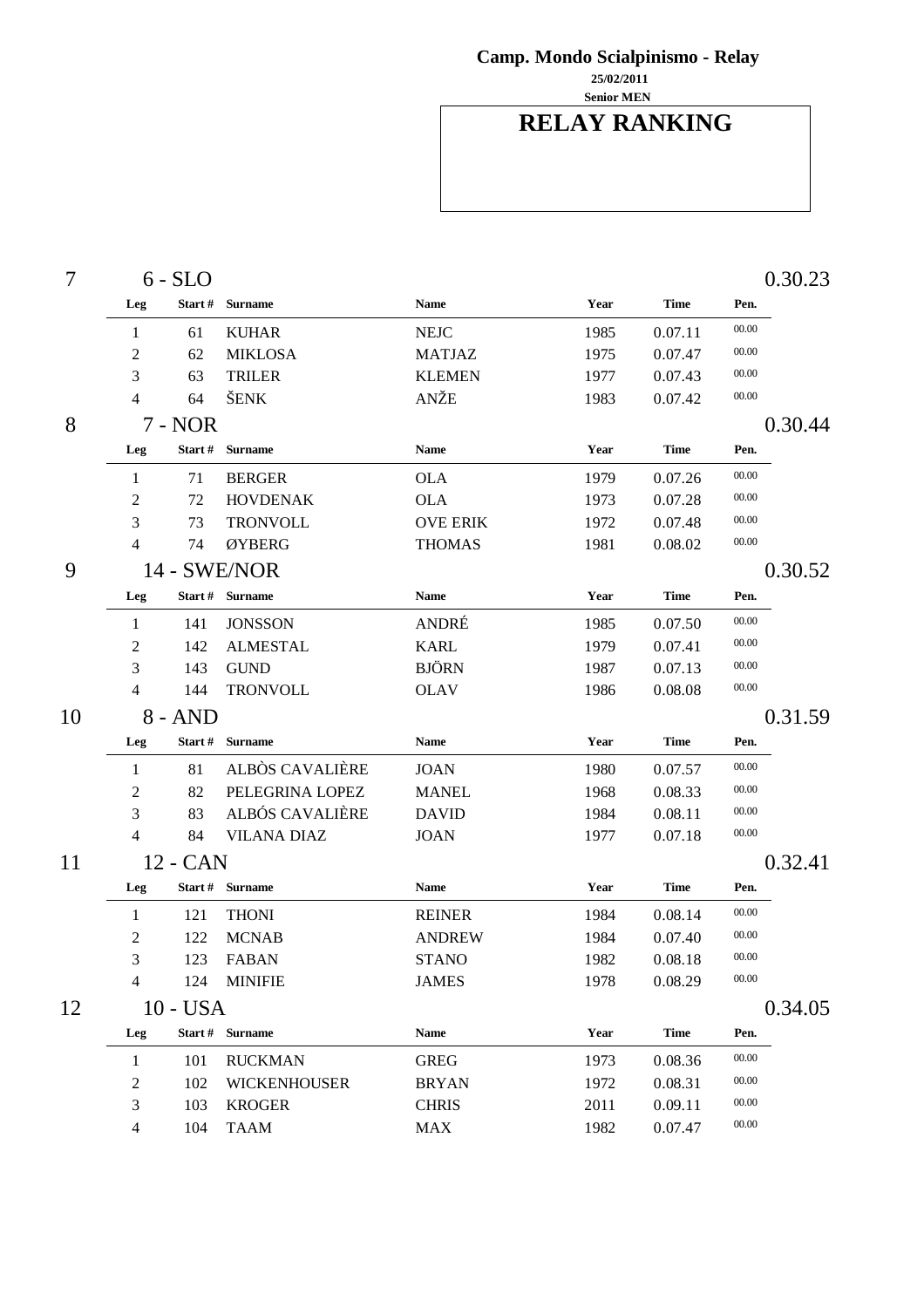**Senior MEN 25/02/2011**

## **RELAY RANKING**

| 13 |              | 11 - POL |                       |                   |      |             |       | 0.34.24 |
|----|--------------|----------|-----------------------|-------------------|------|-------------|-------|---------|
|    | Leg          |          | Start # Surname       | Name              | Year | <b>Time</b> | Pen.  |         |
|    | 1            | 111      | <b>BARGIEL</b>        | <b>ANDRZEJ</b>    | 1988 | 0.07.35     | 00.00 |         |
|    | 2            | 112      | <b>ZACHWIEJA</b>      | <b>SZYMON</b>     | 1982 | 0.07.22     | 00.00 |         |
|    | 3            | 113      | WARGOCKI              | <b>MARIUSZ</b>    | 1972 | 0.09.39     | 00.00 |         |
|    | 4            | 114      | <b>BARGIEL</b>        | <b>BARTLOMIEJ</b> | 1994 | 0.09.48     | 00.00 |         |
| 14 |              |          | 15 - GBR/POR          |                   |      |             |       | 0.36.17 |
|    | Leg          |          | Start # Surname       | <b>Name</b>       | Year | <b>Time</b> | Pen.  |         |
|    | 1            | 151      | TRESIDDER             | <b>ES</b>         | 1979 | 0.09.07     | 00.00 |         |
|    | 2            | 152      | GAY                   | <b>DANIEL</b>     | 1975 | 0.09.41     | 00.00 |         |
|    | 3            | 153      | <b>BARDSLEY</b>       | <b>BEN</b>        | 1971 | 0.08.36     | 00.00 |         |
|    | 4            | 154      | <b>CAETANO</b>        | <b>NUNO</b>       | 1977 | 0.08.53     | 00.00 |         |
| 15 | 13 - GIA/GRE |          |                       |                   |      |             |       | 0.37.33 |
|    | Leg          | Start #  | <b>Surname</b>        | <b>Name</b>       | Year | <b>Time</b> | Pen.  |         |
|    | 1            | 131      | <b>FUJIKAWA</b>       | <b>KEN</b>        | 1974 | 0.09.36     | 00.00 |         |
|    | 2            | 132      | <b>KAMPOUROPOULOS</b> | <b>ALEXANDROS</b> | 1974 | 0.09.09     | 00.00 |         |
|    | 3            | 133      | <b>ARONIS</b>         | <b>PLATON</b>     | 1976 | 0.09.11     | 00.00 |         |
|    | 4            | 134      | <b>ISHIBASHI</b>      | KYO               | 2011 | 0.09.37     | 00.00 |         |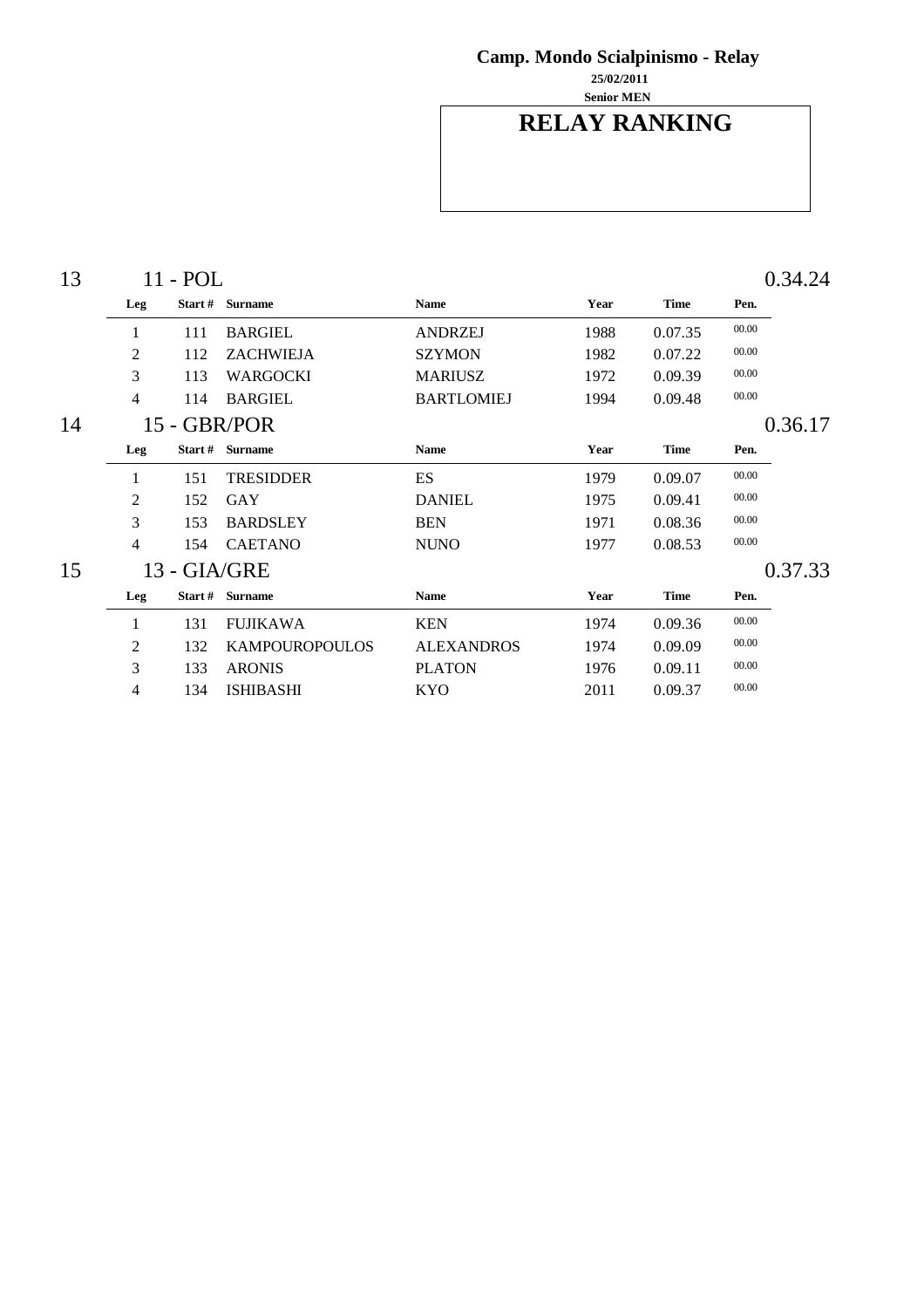**Senior WOMEN 25/02/2011**

## **RELAY RANKING**

### **WOMEN**

# **RankGroup Time**

| 1              |     | 102 - SUI   |                      |                  |      |             |       | 0.24.56 |
|----------------|-----|-------------|----------------------|------------------|------|-------------|-------|---------|
|                | Leg |             | Start # Surname      | Name             | Year | <b>Time</b> | Pen.  |         |
|                | 1   | 1021        | <b>ETZENSPERGER</b>  | <b>NATHALIE</b>  | 1968 | 0.08.23     | 00.00 |         |
|                | 2   | 1022        | <b>MAGNENAT</b>      | <b>GABRIELLE</b> | 1980 | 0.08.03     | 00.00 |         |
|                | 3   |             | 1023 RICHARD         | <b>MIREILLE</b>  | 1989 | 0.08.30     | 00.00 |         |
| $\overline{2}$ |     | 105 - FRA   |                      |                  |      |             |       | 0.25.05 |
|                | Leg |             | Start # Surname      | <b>Name</b>      | Year | <b>Time</b> | Pen.  |         |
|                | 1   | 1051        | <b>FAVRE</b>         | <b>EMILIE</b>    | 1992 | 0.09.05     | 00.00 |         |
|                | 2   | 1052        | <b>FAVRE</b>         | <b>SANDRINE</b>  | 1988 | 0.08.34     | 00.00 |         |
|                | 3   |             | 1053 ROUX            | <b>LAETITIA</b>  | 1985 | 0.07.26     | 00.00 |         |
| 3              |     | $104 - ESP$ |                      |                  |      |             |       | 0.26.22 |
|                | Leg |             | Start # Surname      | <b>Name</b>      | Year | <b>Time</b> | Pen.  |         |
|                | 1   | 1041        | <b>BES I GINESTA</b> | <b>CRISTINA</b>  | 1977 | 0.09.48     | 00.00 |         |
|                | 2   | 1042        | ARRÓ                 | <b>GEMMA</b>     | 1980 | 0.08.36     | 00.00 |         |
|                | 3   |             | 1043 MIRÓ VARELA     | <b>MIREIA</b>    | 1988 | 0.07.58     | 00.00 |         |
| 4              |     | 108 - POL   |                      |                  |      |             |       | 0.28.09 |
|                | Leg |             | Start # Surname      | <b>Name</b>      | Year | <b>Time</b> | Pen.  |         |
|                | 1   | 1081        | <b>FIGURA</b>        | <b>ANNA</b>      | 1990 | 0.09.02     | 00.00 |         |
|                | 2   | 1082        | <b>WAJDA</b>         | <b>JULIA</b>     | 1990 | 0.09.30     | 00.00 |         |
|                | 3   | 1083        | <b>TASZ</b>          | <b>KLAUDIA</b>   | 1973 | 0.09.37     | 00.00 |         |
| 5              |     | 101 - ITA   |                      |                  |      |             |       | 0.28.20 |
|                | Leg |             | Start # Surname      | <b>Name</b>      | Year | <b>Time</b> | Pen.  |         |
|                | 1   | 1011        | <b>CLOS</b>          | <b>CORINNE</b>   | 1978 | 0.09.29     | 00.00 |         |
|                | 2   | 1012        | PICCAGNONI           | <b>SILVIA</b>    | 1993 | 0.09.51     | 00.00 |         |
|                | 3   |             | 1013 VALMASSOI       | <b>MARTINA</b>   | 1989 | 0.09.00     | 00.00 |         |
| 6              |     | 103 - AUT   |                      |                  |      |             |       | 0.28.35 |
|                | Leg |             | Start # Surname      | Name             | Year | <b>Time</b> | Pen.  |         |
|                | 1   | 1031        | <b>PRUGGER</b>       | <b>LYDIA</b>     | 1969 | 0.09.55     | 00.00 |         |
|                | 2   |             | 1032 ESSL            | <b>MICHAELA</b>  | 1988 | 0.09.45     | 00.00 |         |
|                | 3   |             | 1033 SWIDRAK         | <b>VERONIKA</b>  | 1971 | 0.08.55     | 00.00 |         |
| 7              |     | 107 - USA   |                      |                  |      |             |       | 0.28.52 |
|                | Leg |             | Start # Surname      | <b>Name</b>      | Year | <b>Time</b> | Pen.  |         |
|                | 1   | 1071        | <b>SILITCH</b>       | <b>NINA</b>      | 1972 | 0.09.53     | 00.00 |         |
|                | 2   | 1072        | <b>KIRKLAND</b>      | <b>JARI</b>      | 1976 | 0.09.14     | 00.00 |         |
|                | 3   | 1073        | <b>SMILEY</b>        | <b>JANELLE</b>   | 1975 | 0.09.45     | 00.00 |         |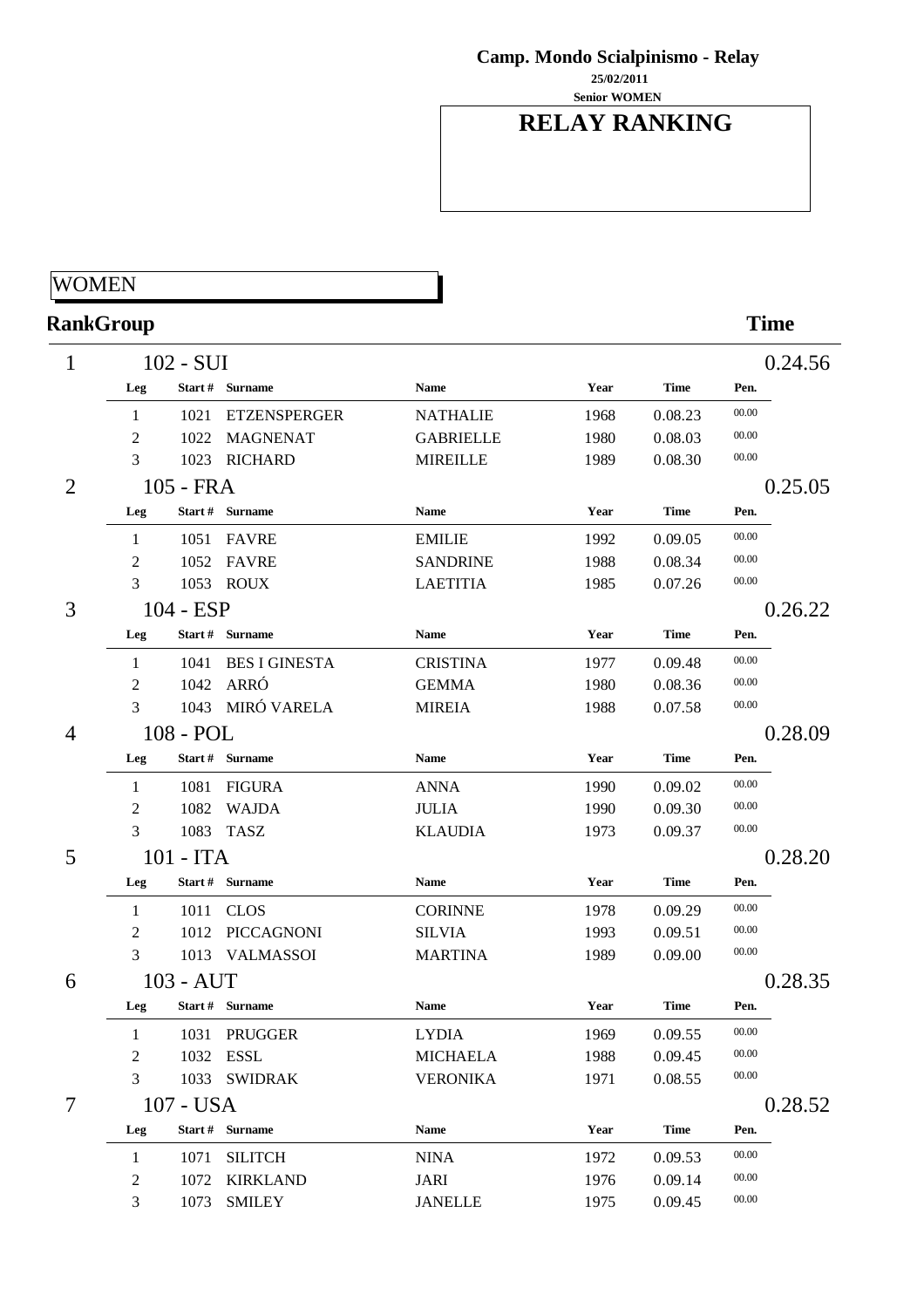**Senior WOMEN 25/02/2011**

### **RELAY RANKING**

| 8  |                         | 106 - NOR   |                        |                 |      |             | 0.30.37 |         |  |
|----|-------------------------|-------------|------------------------|-----------------|------|-------------|---------|---------|--|
|    | Leg                     |             | Start # Surname        | Name            | Year | <b>Time</b> | Pen.    |         |  |
|    | 1                       | 1061        | <b>FASTING</b>         | <b>MARI</b>     | 1985 | 0.09.59     | 00.00   |         |  |
|    | 2                       | 1062        | <b>HAUKØY</b>          | <b>MALENE</b>   | 1991 | 0.10.10     | 00.00   |         |  |
|    | 3                       | 1063        | <b>RYGGEN CARSTENS</b> | <b>INGVILD</b>  | 1980 | 0.10.28     | 00.00   |         |  |
| 9  |                         | $109 - GBR$ |                        |                 |      |             |         | 0.34.42 |  |
|    | Leg                     |             | Start # Surname        | Name            | Year | <b>Time</b> | Pen.    |         |  |
|    | 1                       | 1091        | <b>CALLAGHAN</b>       | <b>LEANNE</b>   | 1972 | 0.10.52     | 00.00   |         |  |
|    | 2                       | 1092        | <b>LEES</b>            | <b>GABRIEL</b>  | 1990 | 0.10.41     | 00.00   |         |  |
|    | 3                       | 1093        | <b>GILBERT</b>         | <b>DIAHANNE</b> | 1973 | 0.13.09     | 00.00   |         |  |
| 10 | $110 - \frac{GIA}{GBR}$ |             |                        |                 |      |             |         | 0.38.11 |  |
|    | Leg                     | Start #     | <b>Surname</b>         | <b>Name</b>     | Year | <b>Time</b> | Pen.    |         |  |
|    | 1                       | 1101        | <b>MASE</b>            | <b>CHIGAYA</b>  | 1967 | 0.12.02     | 00.00   |         |  |
|    | 2                       | 1102        | <b>HORIBE</b>          | <b>MICHIKO</b>  | 2011 | 0.11.43     | 00.00   |         |  |
|    | 3                       | 1103        | <b>THOMAS</b>          | <b>CATRIN</b>   | 1964 | 0.14.26     | 00.00   |         |  |
|    |                         |             |                        |                 |      |             |         |         |  |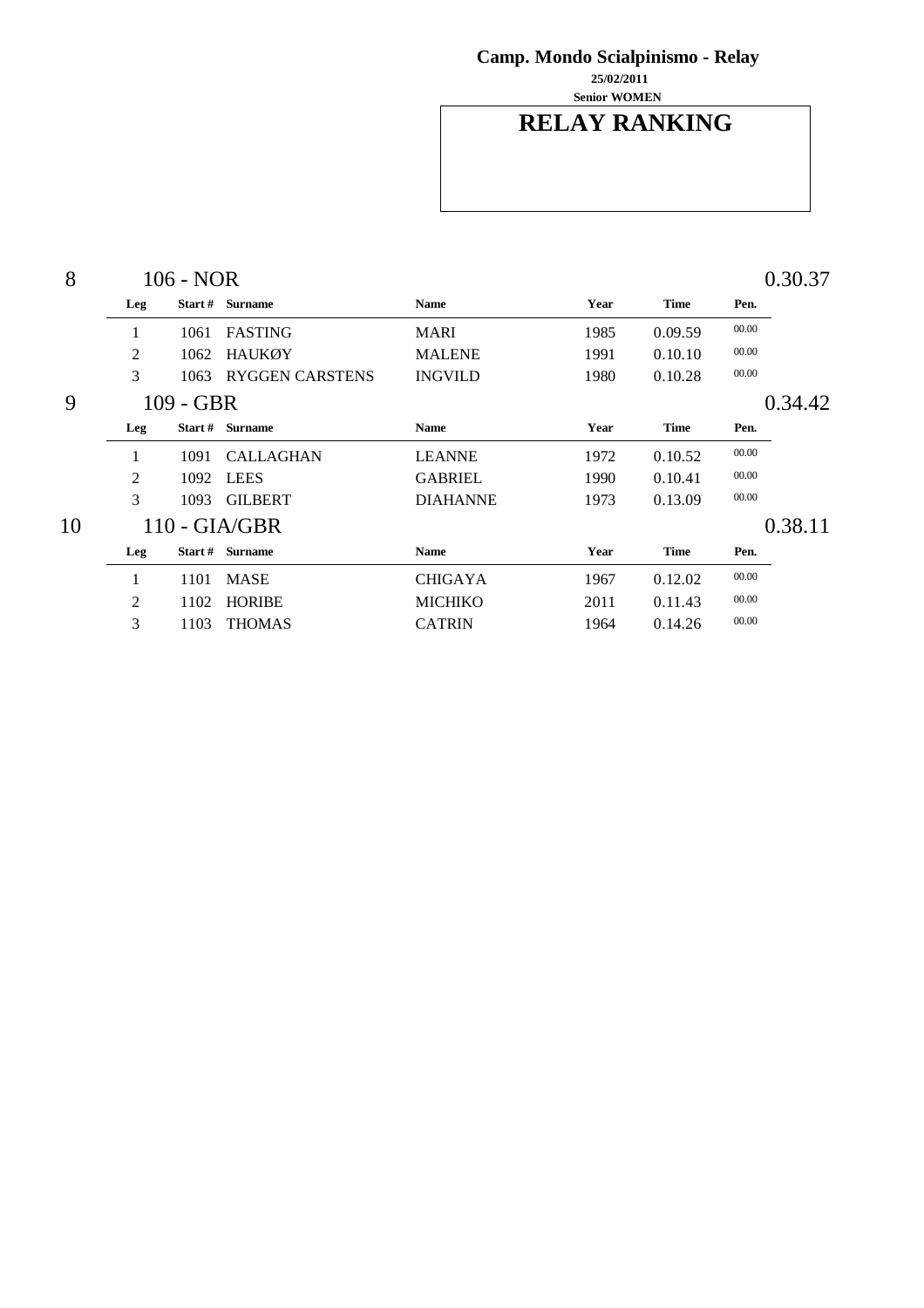**Junior 25/02/2011**

### **RELAY RANKING**

### **Rank Group Time**

| $\mathbf{1}$   |                | 32 - SUI   |                         |                   |      |             |       | 0.24.36 |
|----------------|----------------|------------|-------------------------|-------------------|------|-------------|-------|---------|
|                | Leg            |            | Start # Surname         | <b>Name</b>       | Year | <b>Time</b> | Pen.  |         |
|                | 1              | 321        | <b>FIECHTER</b>         | <b>JENNIFER</b>   | 1992 | 0.09.17     | 00.00 |         |
|                | $\overline{c}$ | 322        | <b>CORTHAY</b>          | <b>THOMAS</b>     | 1996 | 0.08.28     | 00.00 |         |
|                | 3              | 323        | <b>TISSIÈRES</b>        | <b>ALAN</b>       | 1991 | 0.06.51     | 00.00 |         |
| $\overline{2}$ |                | $31 - ITA$ |                         |                   |      |             |       | 0.24.39 |
|                | Leg            |            | Start # Surname         | <b>Name</b>       | Year | <b>Time</b> | Pen.  |         |
|                | 1              | 311        | <b>CAZZANELLI</b>       | <b>ALESSANDRA</b> | 1992 | 0.09.02     | 00.00 |         |
|                | $\overline{2}$ | 312        | <b>FAIFER</b>           | <b>LUCA</b>       | 1994 | 0.07.44     | 00.00 |         |
|                | 3              | 313        | <b>MAGUET</b>           | <b>NADIR</b>      | 1993 | 0.07.53     | 00.00 |         |
| 3              |                |            | 33 - FRA                |                   |      |             |       | 0.24.48 |
|                | Leg            |            | Start # Surname         | <b>Name</b>       | Year | <b>Time</b> | Pen.  |         |
|                | 1              | 331        | <b>MOLLARET</b>         | <b>AXELLE</b>     | 1992 | 0.09.02     | 00.00 |         |
|                | $\overline{2}$ | 332        | <b>CORBEX</b>           | <b>EMILIO</b>     | 1995 | 0.08.01     | 00.00 |         |
|                | 3              | 333        | <b>HIRSCH</b>           | <b>IDRIS</b>      | 1991 | 0.07.45     | 00.00 |         |
| 4              |                | 34 - ESP   |                         |                   |      |             |       | 0.26.35 |
|                | Leg            |            | Start # Surname         | <b>Name</b>       | Year | <b>Time</b> | Pen.  |         |
|                | 1              | 341        | <b>GARCIA FARRES</b>    | <b>MARTA</b>      | 1992 | 0.09.54     | 00.00 |         |
|                | $\overline{c}$ | 342        | <b>DOMENECH</b>         | <b>ALEIX</b>      | 1995 | 0.08.41     | 00.00 |         |
|                | 3              | 343        | <b>ZAPATER BARGUÈS</b>  | <b>GENÍS</b>      | 1991 | 0.08.00     | 00.00 |         |
| 5              |                |            | $35 - AND$              |                   |      |             |       | 0.27.55 |
|                | Leg            |            | Start # Surname         | <b>Name</b>       | Year | <b>Time</b> | Pen.  |         |
|                | 1              | 351        | <b>BELLÉS NAUDI</b>     | <b>INKA</b>       | 1993 | 0.10.11     | 00.00 |         |
|                | 2              | 352        | <b>RIERA BARRACHINA</b> | <b>MARC</b>       | 1991 | 0.08.25     | 00.00 |         |
|                | 3              | 353        | PLANELLA BRILLAS        | <b>JAUME</b>      | 1994 | 0.09.19     | 00.00 |         |
| 6              |                |            | $36 - \text{AUT}$       |                   |      |             |       | 0.28.21 |
|                | Leg            |            | Start # Surname         | <b>Name</b>       | Year | <b>Time</b> | Pen.  |         |
|                | $\mathbf{1}$   | 361        | <b>FORCHTHAMMER</b>     | <b>INA</b>        | 1996 | 0.10.55     | 00.00 |         |
|                | $\overline{2}$ | 362        | <b>LECHNER</b>          | <b>MATTHIAS</b>   | 1994 | 0.08.52     | 00.00 |         |
|                | 3              | 363        | <b>ISLITZER</b>         | <b>MARTIN</b>     | 1991 | 0.08.34     | 00.00 |         |

*25/02/2011 - 9.40 Page 1 2*